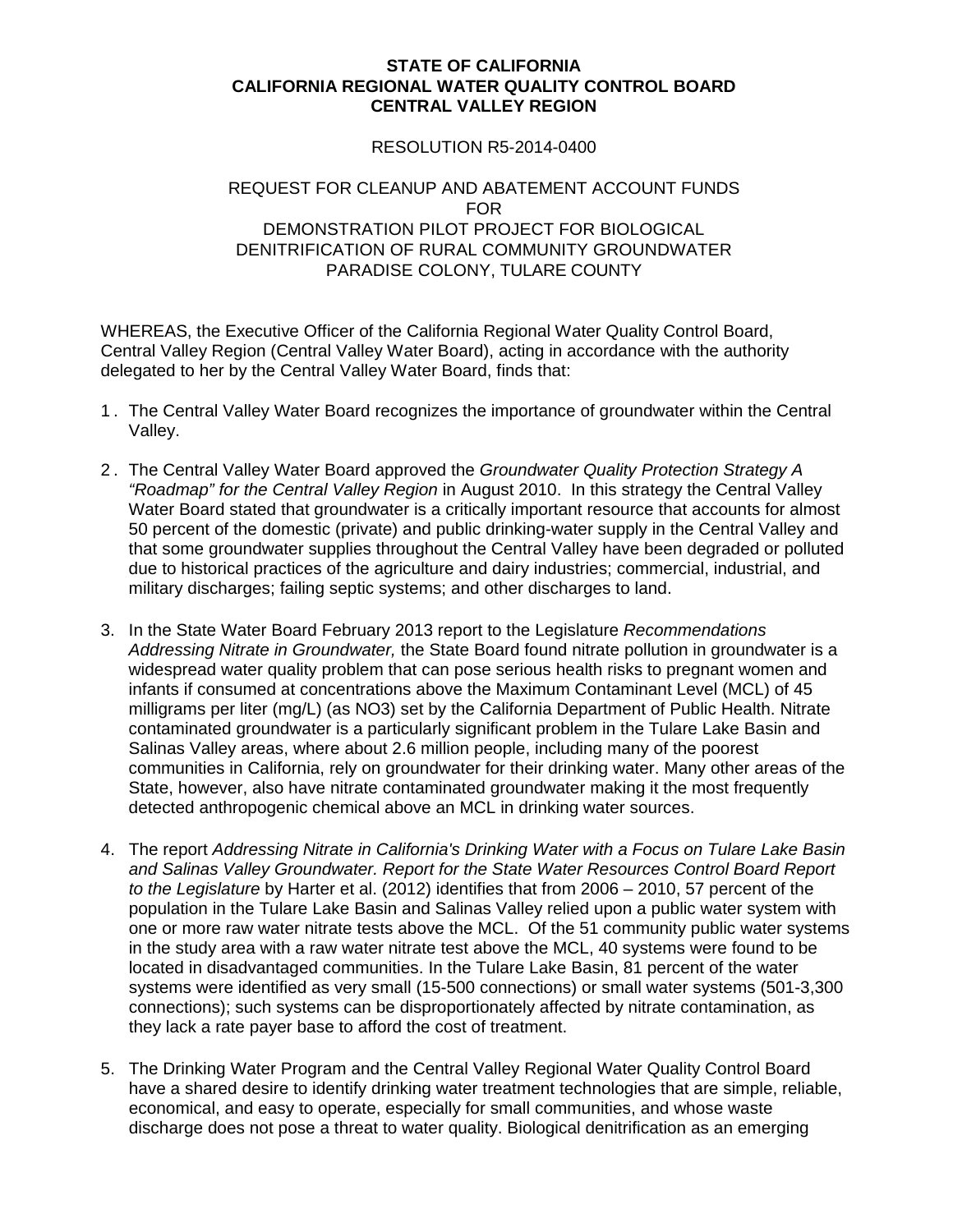drinking water treatment technology has an advantage over other more conventional treatment technologies, such as anion exchange and reverse osmosis, in that nitrate is converted to atmospheric nitrogen gas rather than displaced to a concentrated brine waste stream. As such, biological nitrate removal holds significant promise in dealing with nitrates in drinking water supplies while reducing salt discharges in the Tulare Lake Basin.

- 6. The City of Delano has taken a lead in finding solutions to the growing problem of nitrates in groundwater supply for both urban and rural residents of the Southern San Joaquin Valley. The City is currently in the process of evaluating biological denitrification of its groundwater supply funded by a Proposition 50 Chapter 6(b) Grant through the California Department of Water Resources. The City is proposing that once the pilot phase of the demonstration project in Delano is complete, the pilot unit could be shipped to a very small disadvantaged community to investigate the feasibility, advantages, and limitations of using remotely operated biological denitrification at small disadvantaged communities in the Central Valley.
- 7. The City of Delano has requested \$359,100 in Cleanup and Abatement Account funds to conduct an eight month biological denitrification pilot test at Paradise Colony, a very small rural unincorporated community located near the City of Lindsay. The goal of the Paradise Colony pilot study will be similar to the City of Delano study in that they will both be looking at efficiency and practicality. However, they differ in that the Paradise Colony pilot study will be looking at the suitability of biological treatment at a much smaller, more rural community.
- 8. Paradise Colony consists of a of a row of five houses on the west side of Road 203 between 23023 and 22875 Road 203 and is home to approximately 12 residents (versus the City of Delano with a population of approximately 54,000). Based on 2008-2012 census data, Tulare County is disadvantaged with a median household income (MHI) of \$43,803 which is below the disadvantaged community (DAC) threshold of 80 percent of the statewide MHI of \$61,400.
- 9. The water system at Paradise Colony is not regulated as a public water system due to its small size. However, the nitrate impacts to its groundwater supply typify the problems facing very small rural disadvantaged communities in the Tulare Lake Basin in that its water system is a simple well and pressure tank configuration lacking any type of water treatment. Mr. Larry McCord, a retiree and resident of Paradise Colony who voluntarily administers the water system, and Mr. Atilano Arguelles, who is also a resident and owns the parcel where the community's well is located, have both agreed to assist with the pilot study.
- 10. During the eight month pilot test, treated water from the pilot unit will not be consumed by the public, but rather will be used to demonstrate that the technology is capable of being remotely operated while meeting the same performance requirements required by the Drinking Water Program for public water systems (e.g., treated water must be coliform free). If the pilot is successful it will demonstrate the viability of this technology to deliver safe drinking water with a nitrate concentration below the nitrate MCL to the subject community. The project's goal is to assist the multitude of small disadvantaged communities with water supply systems impacted by nitrate. If the pilot demonstrates that the technology is viable, a multitude of such remotely operated systems could potentially be deployed in small communities throughout the Region. Such a regional approach could lower both capital and operation and maintenance (O&M) costs to individual communities.